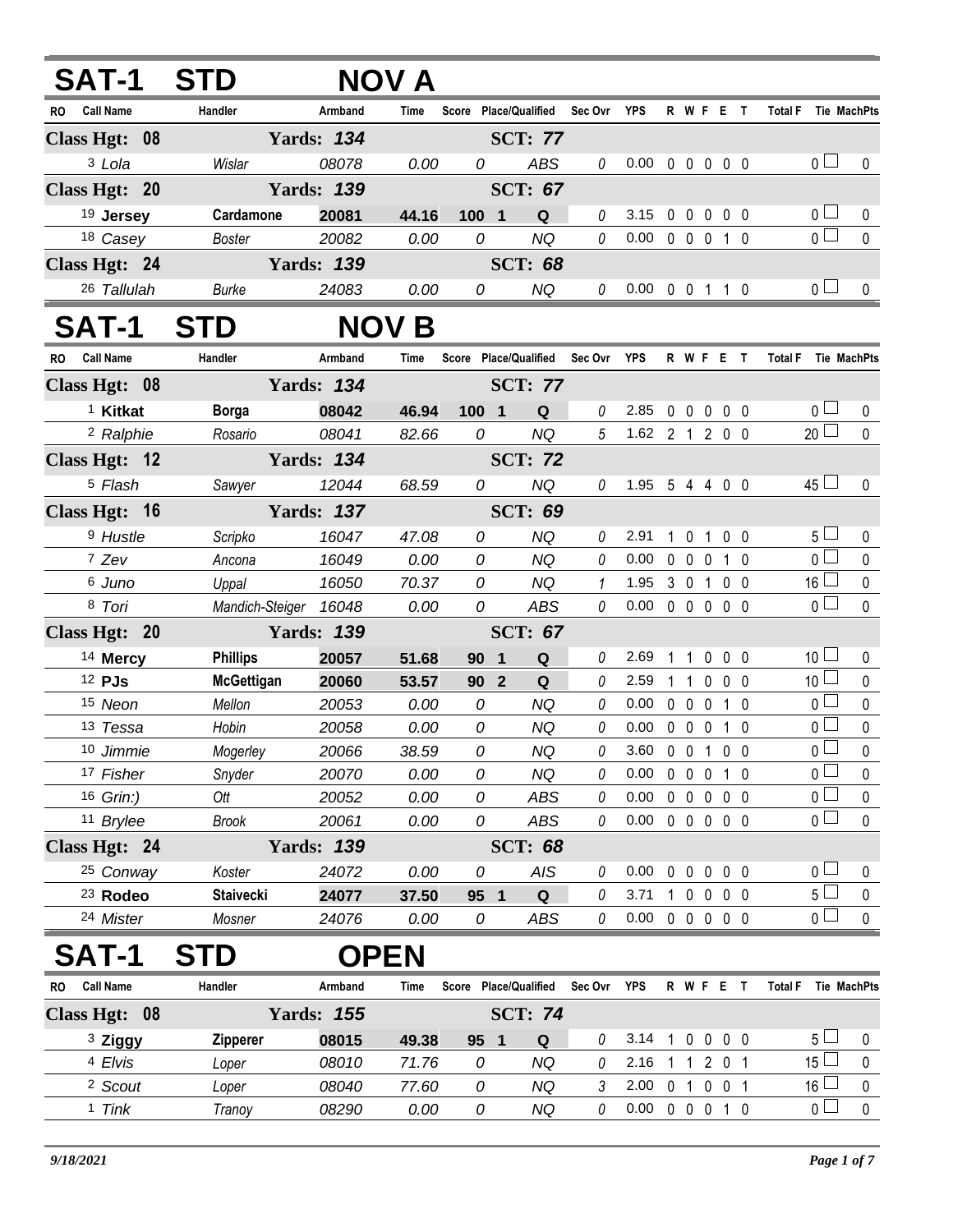| Class Hgt: 12        |                       | <b>Yards: 155</b> |                |                   | <b>SCT: 71</b>        |                |                            |                |                                |                |                             |                        |
|----------------------|-----------------------|-------------------|----------------|-------------------|-----------------------|----------------|----------------------------|----------------|--------------------------------|----------------|-----------------------------|------------------------|
| $7$ Liza             | Rifkin-Mamarad 12016  |                   | 58.28          | 95 1              | Q                     | $\theta$       | 2.66                       | $\mathbf{1}$   | $0\ 0\ 0\ 0$                   |                | 5 <sub>1</sub>              | 0                      |
| <sup>6</sup> Louie   | Pirrone               | 12045             | 65.21          | 0                 | <b>NQ</b>             | $\theta$       | 2.38 3 0 1 0 0             |                |                                |                | $15\square$                 | $\mathbf 0$            |
| Class Hgt: 20        |                       | <b>Yards: 159</b> |                |                   | <b>SCT: 65</b>        |                |                            |                |                                |                |                             |                        |
| <sup>14</sup> Cobber | Le Bel                | 20055             | 40.45          | 95<br>$\mathbf 1$ | Q                     | 0              | 3.93                       | 0 <sub>1</sub> | $\mathbf 0$                    | $0\quad 0$     | 5 <sub>1</sub>              | 0                      |
| 18 Carley Sioux      | Fullum                | 20020             | 0.00           | 0                 | <b>NQ</b>             | 0              | 0.00                       |                | $0\quad 0\quad 0$              | $1\quad0$      | $\overline{0}$              | $\mathbf 0$            |
| 17 Nova              | Sarni                 | 20024             | 65.22          | 0                 | <b>NQ</b>             | 0              | 2.44                       |                | 3 <sub>0</sub><br>$\mathbf{1}$ | $0\quad 0$     | $15\square$                 | 0                      |
| 16 Starr             | Regateiro             | 20025             | 73.34          | 0                 | <b>NQ</b>             | 8              | 2.17                       | 0 <sub>1</sub> | $\overline{1}$                 | $0\quad 0$     | $21 \square$                | $\pmb{0}$              |
| $15$ Ray             | O'Donnell             | 20054             | 44.94          | 0                 | <b>NQ</b>             | 0              | 3.54                       |                | $1\quad1$<br>3                 | $0\quad 0$     | 10 <sup>1</sup>             | $\mathbf 0$            |
| 13 Finn              | Diehl                 | 20059             | 68.84          | 0                 | <b>NQ</b>             | 3              | 2.31                       | $3 \quad 1$    | $\mathbf 0$                    | $0\quad 0$     | $26$ $\Box$                 | $\pmb{0}$              |
| 11 Quest             | Duran                 | 20069             | 40.35          | 0                 | <b>NQ</b>             | 0              | 3.94                       |                | $0 \t0 \t3$                    | $0\quad 0$     | $\overline{0}$              | 0                      |
| 10 Hazel             | Wisner                | 20238             | 43.01          | 0                 | <b>NQ</b>             | 0              | 3.70                       |                | 2 1 3 0 1                      |                | $20$ $\Box$                 | $\pmb{0}$              |
| <sup>9</sup> Spyder  | Frank                 | 20318             | 38.46          | 0                 | <b>NQ</b>             | 0              | 4.13                       |                | $0\quad 0$<br>$\mathbf{1}$     | 0 <sub>0</sub> | $\overline{0}$              | $\pmb{0}$              |
| 12 Tate              | Hess                  | 20062             | 0.00           | 0                 | ABS                   | 0              | $0.00 \t0 \t0 \t0 \t0 \t0$ |                |                                |                | $\overline{0}$              | $\mathbf 0$            |
| Class Hgt: 24        |                       | <b>Yards: 159</b> |                |                   | <b>SCT: 67</b>        |                |                            |                |                                |                |                             |                        |
| <sup>20</sup> Lenox  | Mazza                 | 24075             | 56.53          | 0                 | <b>NQ</b>             | 0              | 2.81                       |                | 02100                          |                | 10 <sup>1</sup>             | 0                      |
| 21 Denver            | Nicholson             | 24071             | 0.00           | 0                 | ABS                   | $\theta$       | $0.00 \t0 \t0 \t0 \t0 \t0$ |                |                                |                | $\overline{0}$              | $\mathbf{0}$           |
| Class Hgt: 24C       |                       | <b>Yards: 159</b> |                |                   | <b>SCT: 65</b>        |                |                            |                |                                |                |                             |                        |
| 22 Freedom           | Pollard               | 24C027            | 83.44          | 0                 | <b>NQ</b>             | 18             | 1.91 1 1 1 0 1             |                |                                |                | $51 \Box$                   | $\mathbf 0$            |
| <b>SAT-1</b>         | STD                   | EX                |                |                   |                       |                |                            |                |                                |                |                             |                        |
| RO Call Name         | Handler               | Armband           | Time           |                   | Score Place/Qualified | Sec Ovr YPS    |                            |                | R W F E T                      |                | Total F Tie MachPts         |                        |
|                      |                       |                   |                |                   |                       |                |                            |                |                                |                |                             |                        |
| Class Hgt: 08        |                       | <b>Yards: 176</b> |                |                   | <b>SCT: 75</b>        |                |                            |                |                                |                |                             |                        |
| <sup>16</sup> Roxie  | Thompson              | 08283             | 72.82          | 100 1             | Q                     | 0              | 2.42 0 0 0 0 0             |                |                                |                | 0 <sub>1</sub>              | 0                      |
| 15 Yogi              | Snyder                | 08287             | 0.00           | 0                 | NQ                    | $\theta$       | $0.00 \t0 \t0 \t0 \t1 \t0$ |                |                                |                | $\overline{0}$              | $\mathbf{0}$           |
| Class Hgt: 12        |                       | <b>Yards: 176</b> |                |                   | <b>SCT: 70</b>        |                |                            |                |                                |                |                             |                        |
| 49 Kindle            | Potosky               | 12295             | 41.00          | 100 1             | Q                     | 0              | 4.29                       |                | 00000                          |                | 0 <sub>0</sub>              | 0                      |
| 50 Maverick          | Edel                  | 12294             | 73.30          | 0                 | <b>NQ</b>             | $\mathfrak{Z}$ | 2.40                       |                | 2 0 0 0 0                      |                | 19 <sup>1</sup>             | $\pmb{0}$              |
| 48 Izzy              | Rifkin-Mamaradl 12296 |                   | 0.00           | 0                 | <b>NQ</b>             | 0              | $0.00 \t0 \t0 \t0 \t1 \t0$ |                |                                |                | 0 <sub>1</sub>              | $\Omega$               |
| Class Hgt: 16        |                       | <b>Yards: 183</b> |                |                   | <b>SCT: 69</b>        |                |                            |                |                                |                |                             |                        |
| 83 Sierra            | Dershowitz            | 16297             | 64.87          | 0                 | <b>NQ</b>             | 0              | $2.82 \t 0 \t 0$           |                | $\mathbf{1}$                   | $0\quad 0$     | 0 <sub>1</sub>              | 0                      |
| 82 SnapShot          | Johnson               | 16299             | 48.84          | 0                 | <b>NQ</b>             | 0              | 3.75                       |                | 10000                          |                | 5 <sup>L</sup>              | 0                      |
| 81 Paprika           | Emmanuelli            | 16301             | 54.91          | 0                 | <b>NQ</b>             | 0              | 3.33                       |                | $1\quad1$                      | $1 0 0$        | 10 <sup>L</sup>             | 0                      |
| 80 Nimbus            | Knox                  | 16303             | 57.48          | 0                 | <b>NQ</b>             | 0              | 3.18                       |                | 2 0 0 0 0                      |                | 10 <sup>L</sup>             | 0                      |
| 78 Duffey            | Ackley                | 16306             | 47.70          | 0                 | <b>NQ</b>             | 0              | 3.84 0 0 1                 |                |                                | 0 <sub>0</sub> | 0 <sub>1</sub>              | $\pmb{0}$              |
| 79 Luna              | Bogert                | 16304             | 0.00           | 0                 | ABS                   | 0              | 0.00                       |                | 0 0 0 0 0                      |                | 0 <sub>0</sub>              | $\pmb{0}$              |
| Class Hgt: 20        |                       | <b>Yards: 186</b> |                |                   | <b>SCT: 65</b>        |                |                            |                |                                |                |                             |                        |
| 155 Whin             | <b>Gissler</b>        | 20310             | 48.08          | 100 1             | Q                     | 0              | 3.87                       |                | 0 0 0 0 0                      |                | 0 <sub>1</sub>              | 0                      |
| 157 Rosie            | Lembo                 | 20307             | 51.83          | 100 2             | Q                     | 0              | 3.59                       |                | $0\quad 0\quad 0$              | 0 <sub>0</sub> | 0 <sub>0</sub>              | 0                      |
| 144 Woody            | <b>Gibbons</b>        | 20017             | 54.47          | 100 3             | $\mathbf Q$           | 0              | 3.41                       |                | 00000                          |                | 0 <sub>l</sub>              | 0                      |
| 156 Finley           | Nydam                 | 20308             | 59.12          | 0                 | <b>NQ</b>             | 0              | 3.15                       |                | $1 0 0$                        | $0\quad 0$     | 5 <sup>L</sup>              | 0                      |
| 154 Rain             | Scripko               | 20312             | 46.81          | 0                 | <b>NQ</b>             | 0              | 3.97                       |                | 0 <sub>1</sub><br>$\mathbf{1}$ | 0 <sub>0</sub> | 5 <sub>1</sub>              | 0                      |
| 153 Lacey            | Quaglietta            | 20313             | 60.84          | 0                 | <b>NQ</b>             | 0              | 3.06                       | $0\quad 0$     | $\mathbf 1$                    | 0 <sub>0</sub> | 0 L                         | 0                      |
| 152 Mac<br>151 Dare  | Budzynski<br>Carson   | 20314<br>20315    | 39.32<br>69.80 | 0<br>0            | <b>NQ</b><br>NQ       | 0<br>4         | 4.73<br>2.66 2 0 0 0 0     |                | $0 \t0 \t1$                    | 0 <sub>0</sub> | 0 <sub>0</sub><br>$22 \Box$ | $\pmb{0}$<br>$\pmb{0}$ |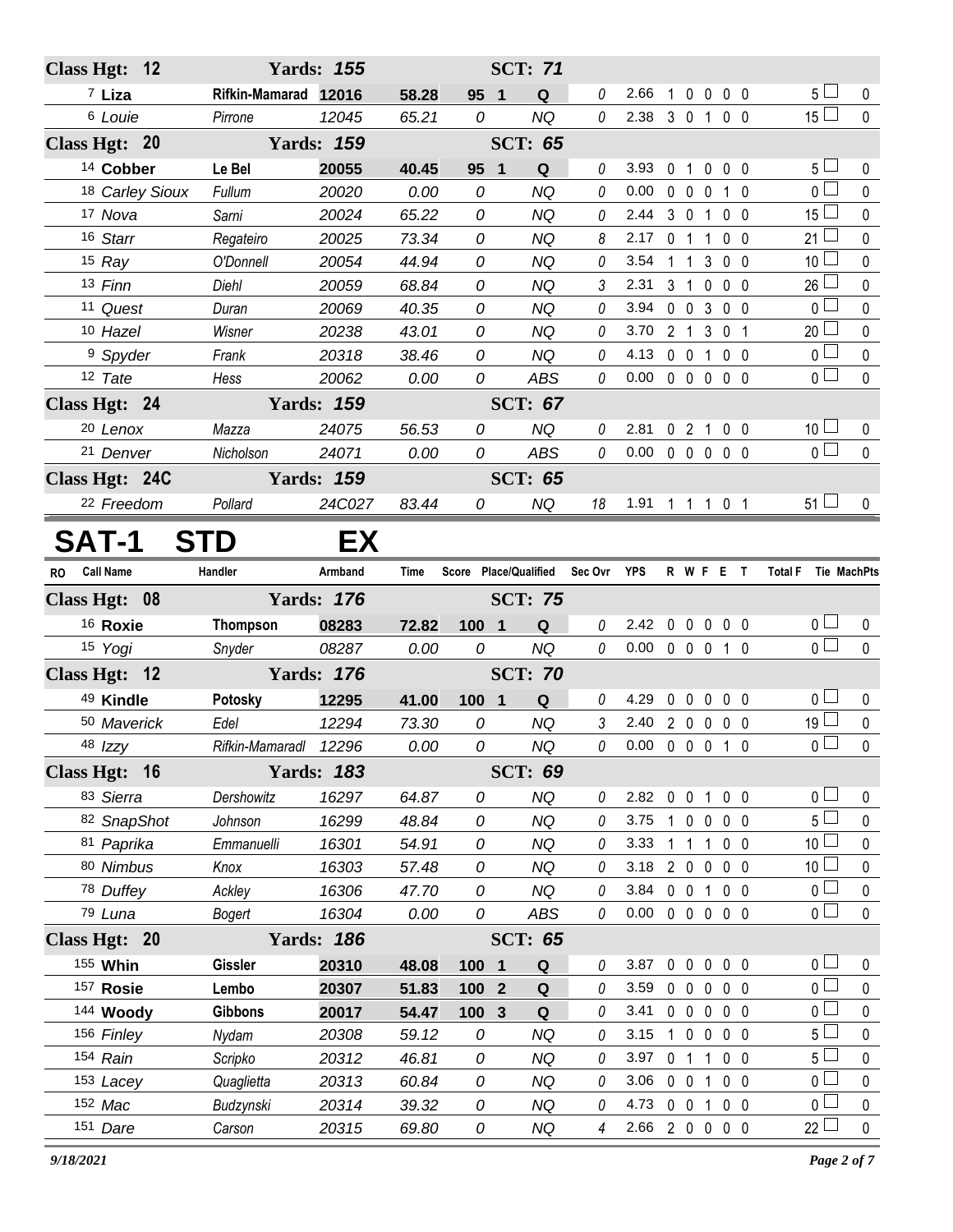| 150 Ben       | Dynarski        | 20316             | 51.67 | 0        | ΝQ             | 0 | 3.60 |              |        |            |                | 10 <sup>1</sup>                         |          |
|---------------|-----------------|-------------------|-------|----------|----------------|---|------|--------------|--------|------------|----------------|-----------------------------------------|----------|
| 149 Jetta     | Wyatt           | 20319             | 71.02 | 0        | ΝQ             | 6 | 2.62 | 2            | 0      | $0\quad 0$ |                | $28$ $-$                                | $\Omega$ |
| 148 Tyrion    | Borowski        | 20321             | 43.47 | 0        | ΝQ             | 0 | 4.28 |              |        |            | $0\quad 0$     | 10 <sup>1</sup>                         | $\Omega$ |
| 147 Kraze     | Lembo           | 20323             | 43.09 | 0        | ΝQ             | 0 | 4.32 | 0            |        |            | $0\quad 0$     | 0 <sub>l</sub>                          | $\Omega$ |
| 146 Teagen    | Budzynski       | 20324             | 50.06 | 0        | ΝQ             | 0 | 3.72 | $\mathbf{0}$ | 200    |            |                | 5 <sup>L</sup>                          | $\Omega$ |
| 145 Ruger     | <b>Barnes</b>   | 20325             | 46.04 | 0        | ΝQ             | 0 | 4.04 |              |        |            | 0 <sub>0</sub> | 5 <sub>1</sub>                          | $\Omega$ |
| Class Hgt: 24 |                 | <b>Yards: 186</b> |       |          | <b>SCT: 69</b> |   |      |              |        |            |                |                                         |          |
| 181 Cash      | <b>Macaulay</b> | 24329             | 46.74 | 100<br>1 | Q              | 0 | 3.98 | $\Omega$     | $\cup$ |            | 0 <sub>0</sub> | $\overline{0}$ $\Box$                   | $\Omega$ |
| 183 Peter Pan | Megna           | 24326             | 0.00  | 0        | ΝQ             | 0 | 0.00 | $\Omega$     |        |            | $0\quad 0$     | $\overline{0}$ $\overline{a}$           | $\Omega$ |
| 182 Chaos     | Koster          | 24327             | 0.00  | 0        | ΝQ             | 0 | 0.00 | $\Omega$     |        |            | 1 0            | $\overline{0}$ $\overline{\phantom{0}}$ | $\Omega$ |

## **SAT-1 STD MAS**

| RO | <b>Call Name</b>       | Handler              | Armband           | Time  |       |                         | Score Place/Qualified Sec Ovr YPS |          |      |                |                | <b>R W F E T</b> |                   |              | <b>Total F</b><br>Tie MachPts |                |
|----|------------------------|----------------------|-------------------|-------|-------|-------------------------|-----------------------------------|----------|------|----------------|----------------|------------------|-------------------|--------------|-------------------------------|----------------|
|    | Class Hgt: 08          |                      | <b>Yards: 176</b> |       |       |                         | <b>SCT: 75</b>                    |          |      |                |                |                  |                   |              |                               |                |
|    | 14 Sadie               | Gregory              | 08121             | 48.23 | 100 1 |                         | $\mathbf Q$                       | $\theta$ | 3.65 | 0 <sub>0</sub> |                | $\mathbf{0}$     | 0 <sub>0</sub>    |              | 0 L                           | 26             |
|    | <sup>13</sup> Scrappy  | LaGrassa             | 08122             | 57.01 | 100 2 |                         | Q                                 | 0        | 3.09 | $0\quad 0$     |                | 0                | 0 <sub>0</sub>    |              | 0 <sub>0</sub>                | 17             |
|    | <sup>9</sup> Herbie    | Rosario              | 08130             | 64.04 | 100 3 |                         | Q                                 | 0        | 2.75 |                | $0\quad 0$     | $\mathbf 0$      | $0\quad 0$        |              | $\overline{0}$                | 10             |
|    | 11 Trixie              | <b>Bruno</b>         | 08123             | 67.31 | 100 4 |                         | Q                                 | 0        | 2.61 | $0\quad 0$     |                | $\pmb{0}$        | 0 <sub>0</sub>    |              | 0 <sub>1</sub>                | $\overline{7}$ |
|    | <sup>3</sup> Yodee     | Cioffi-Parker        | 08286             | 67.51 | 100   |                         | Q                                 | 0        | 2.61 | $0\quad 0$     |                | $\pmb{0}$        | 0 <sub>0</sub>    |              | 0 <sub>0</sub>                | $\overline{7}$ |
|    | 10 Chyna               | Rifkin-Mamaradl      | 08124             | 58.88 | 0     |                         | <b>NQ</b>                         | $\theta$ | 2.99 | 1 <sub>1</sub> |                | $\pmb{0}$        | $0\quad 0$        |              | 10 <sup>1</sup>               | $\pmb{0}$      |
|    | 12 Victor              | Cuzzolino            | 08125             | 48.29 | 0     |                         | <b>NQ</b>                         | 0        | 3.64 | $\mathbf 0$    | $\mathbf 0$    | $\overline{2}$   | $0\quad 0$        |              | 0 L                           | $\pmb{0}$      |
|    | 6 Misty                | Gregory              | 08132             | 65.85 | 0     |                         | <b>NQ</b>                         | 0        | 2.67 | $\mathbf{1}$   | $\pmb{0}$      | $\pmb{0}$        | 0 <sub>0</sub>    |              | 5 L                           | $\mathbf 0$    |
|    | 4 Piper                | Cuzzolino            | 08133             | 58.53 | 0     |                         | <b>NQ</b>                         | 0        | 3.01 | 3              | $\overline{1}$ | $\mathbf 0$      | $0\quad 0$        |              | 20 <sub>2</sub>               | $\pmb{0}$      |
|    | <sup>5</sup> ZoomZoom  | LaGrassa             | 08135             | 56.69 | 0     |                         | <b>NQ</b>                         | $\theta$ | 3.10 | $\mathbf{1}$   | $\mathbf 0$    | $\mathbf{0}$     | 0 <sub>0</sub>    |              | 5 <sub>1</sub>                | 0              |
|    | 7 Dice                 | Von Essen            | 08284             | 0.00  | 0     |                         | <b>NQ</b>                         | 0        | 0.00 | $0\quad 0$     |                | 0                | $1\quad0$         |              | 0 <sub>1</sub>                | $\pmb{0}$      |
|    | 8 Kaleigh              | Callahan             | 08134             | 0.00  | 0     |                         | <b>ABS</b>                        | 0        | 0.00 |                |                | 00000            |                   |              | 0 <sub>0</sub>                | $\mathbf 0$    |
|    | Class Hgt: 12          |                      | <b>Yards: 176</b> |       |       |                         | <b>SCT: 70</b>                    |          |      |                |                |                  |                   |              |                               |                |
|    | 42 Grant               | Puro                 | 12141             | 40.32 | 100   | $\overline{\mathbf{1}}$ | $\mathbf Q$                       | 0        | 4.37 | 0              | 0              | $\pmb{0}$        | 0 <sub>0</sub>    |              | 0 <sup>L</sup>                | 29             |
|    | 37 Boogie Shoes Walter |                      | 12148             | 46.42 | 100 2 |                         | Q                                 | $\Omega$ | 3.79 |                | $0\quad 0$     | $\mathbf 0$      | 0 <sub>0</sub>    |              | $0 -$                         | 23             |
|    | 40 Annabel             | <b>Shriver</b>       | 12143             | 48.38 | 100   | $\mathbf{3}$            | $\mathbf Q$                       | 0        | 3.64 | $0\quad 0$     |                | $\pmb{0}$        | $0\quad 0$        |              | 0 L                           | 21             |
|    | 34 Starz               | <b>LaGrassa</b>      | 12151             | 51.73 | 100 4 |                         | Q                                 | 0        | 3.40 | $0\quad 0$     |                | $\pmb{0}$        | 0 <sub>0</sub>    |              | 0 <sup>L</sup>                | 18             |
|    | 25 OBX                 | Kellar               | 12292             | 55.38 | 100   |                         | Q                                 | 0        | 3.18 |                | $0\quad 0$     | $\mathbf 0$      | $0\quad 0$        |              | $\overline{0}$                | 14             |
|    | 35 Star                | <b>Dershowitz</b>    | 12150             | 56.39 | 100   |                         | Q                                 | 0        | 3.12 | $0\quad 0$     |                | $\mathbf{0}$     | 0 <sub>0</sub>    |              | 0 <sub>0</sub>                | 13             |
|    | 33 Pearl               | Rifkin-Mamarad 12152 |                   | 57.51 | 100   |                         | Q                                 | $\theta$ | 3.06 | $0\quad 0$     |                | 0                | $0\quad 0$        |              | 0 <sub>l</sub>                | 12             |
|    | 36 Maddy               | <b>Murphy</b>        | 12149             | 58.16 | 100   |                         | ${\bf Q}$                         | 0        | 3.03 |                | $0\quad 0$     | $\pmb{0}$        | $0\quad 0$        |              | $0 -$                         | 11             |
|    | 43 Jelly Bean          | <b>Kapetanakis</b>   | 12140             | 59.33 | 100   |                         | Q                                 | 0        | 2.97 | $\mathbf 0$    | $\overline{0}$ | $\pmb{0}$        | $0\quad 0$        |              | 0 L                           | 10             |
|    | 30 Bella               | <b>Bintliff</b>      | 12157             | 65.07 | 100   |                         | Q                                 | 0        | 2.70 | $\mathbf{0}$   | $\overline{0}$ | $\mathbf{0}$     | 0 <sub>0</sub>    |              | 0                             | 4              |
|    | 26 Pippi               | <b>Cornelius</b>     | 12163             | 68.27 | 100   |                         | Q                                 | $\theta$ | 2.58 |                | $0\quad 0$     | $\pmb{0}$        | $0\quad 0$        |              | $\overline{0}$                | $\mathbf{1}$   |
|    | 47 Misha               | <b>Szakacs</b>       | 12136             | 0.00  | 0     |                         | <b>NQ</b>                         | 0        | 0.00 | 0              | $\overline{0}$ | 0                | 1 <sub>0</sub>    |              | $\overline{0}$                | $\pmb{0}$      |
|    | 46 Trek                | Wiechmann            | 12137             | 70.78 | 0     |                         | <b>NQ</b>                         | 0        | 2.49 |                | $4 \quad 3$    | $\mathbf{3}$     | $0\quad 0$        |              | $35 \perp$                    | $\mathbf 0$    |
|    | 45 Patriot             | Burke                | 12138             | 55.14 | 0     |                         | <b>NQ</b>                         | 0        | 3.19 |                | $0 \t0 \t1$    |                  | 0 <sub>0</sub>    |              | 0 <sub>0</sub>                | $\pmb{0}$      |
|    | 44 Pivot               | Waldron              | 12139             | 0.00  | 0     |                         | <b>NQ</b>                         | 0        | 0.00 | $0\quad 0$     |                | $\pmb{0}$        | 1                 | $\mathbf{0}$ | 0 <sub>0</sub>                | 0              |
|    | 41 Beau                | Preston              | 12142             | 58.31 | 0     |                         | <b>NQ</b>                         | 0        | 3.02 | $\overline{2}$ | $\overline{1}$ | $\overline{2}$   | $0\quad 0$        |              | 15 <sup>L</sup>               | $\pmb{0}$      |
|    | 39 Joy                 | Stoddard             | 12144             | 47.64 | 0     |                         | <b>NQ</b>                         | 0        | 3.69 | $\overline{1}$ | $\mathbf 0$    | $\mathbf{1}$     | 0 <sub>0</sub>    |              | 5 <sub>1</sub>                | $\pmb{0}$      |
|    | 38 Gunner              | Lang                 | 12146             | 46.91 | 0     |                         | <b>NQ</b>                         | 0        | 3.75 | $\mathbf 0$    | $\overline{0}$ | $\mathbf{1}$     | 0 <sub>0</sub>    |              | $\overline{0}$                | $\pmb{0}$      |
|    | 32 Zor-el              | Bergmann             | 12154             | 60.22 | 0     |                         | <b>NQ</b>                         | 0        | 2.92 |                | $1\quad1$      |                  | $0\quad 0\quad 0$ |              | 10 <sup>1</sup>               | $\mathbf 0$    |
|    |                        |                      |                   |       |       |                         |                                   |          |      |                |                |                  |                   |              |                               |                |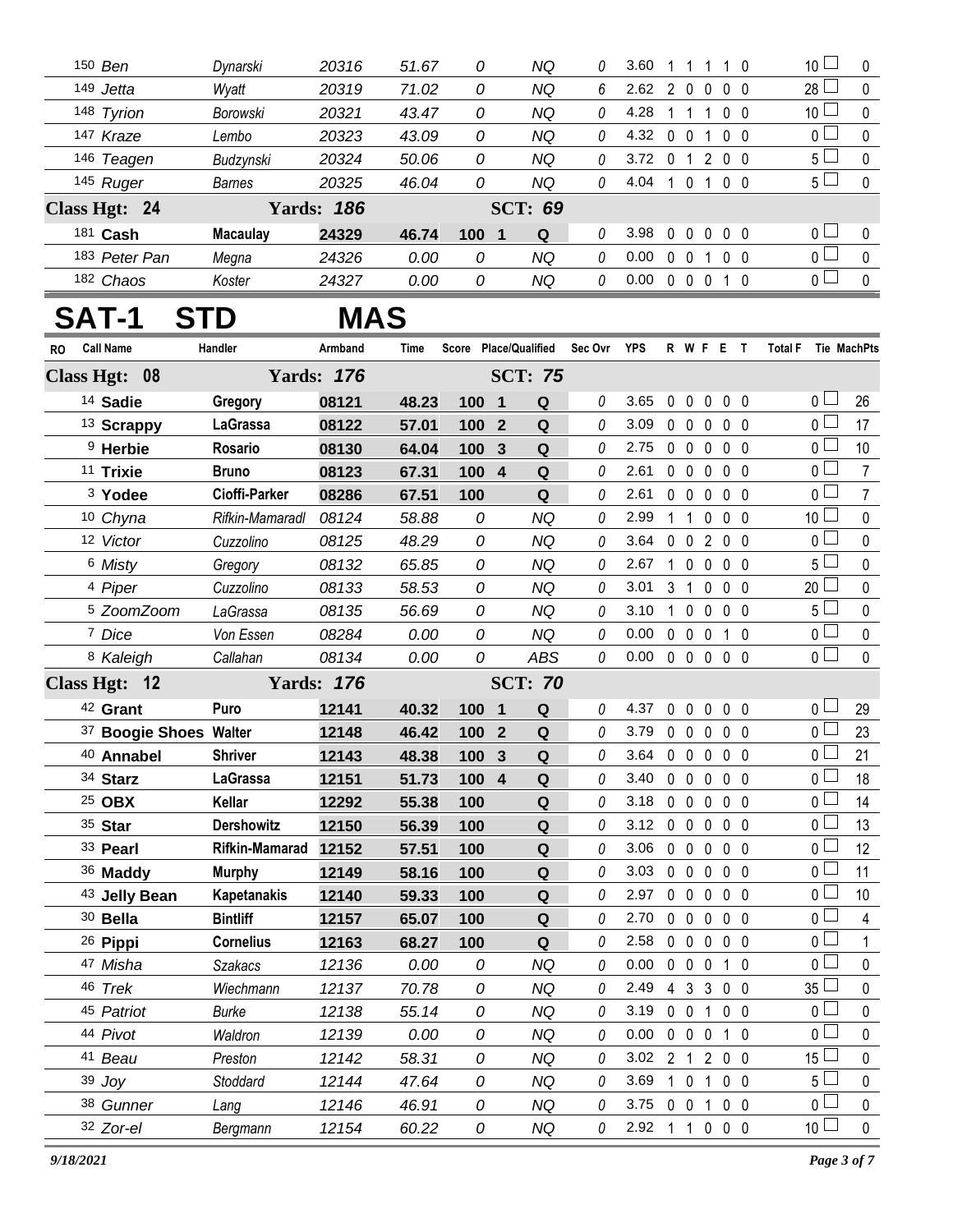| 31 Shameless           | Johnson                          | 12156             | 43.30          | 0             | ΝQ                    | 0              | 4.06           |                | $0\quad 0$        | $\overline{1}$                   | $0\quad 0$                       |                | 0 <sub>l</sub>                   | $\mathbf{0}$   |
|------------------------|----------------------------------|-------------------|----------------|---------------|-----------------------|----------------|----------------|----------------|-------------------|----------------------------------|----------------------------------|----------------|----------------------------------|----------------|
| 29 Ditto               | Prekop                           | 12158             | 48.92          | 0             | <b>NQ</b>             | 0              | 3.60           | 2 <sub>1</sub> |                   | 1                                | 0 <sub>0</sub>                   |                | $15 -$                           | $\mathbf 0$    |
| 28 Lily                | <b>Burke</b>                     | 12160             | 0.00           | 0             | <b>NQ</b>             | 0              | 0.00           |                | $0\quad 0$        | $\mathbf 0$                      | 10                               |                | 0 <sup>1</sup>                   | $\mathbf 0$    |
| 27 Fizz                | Larson                           | 12162             | 60.38          | 0             | <b>NQ</b>             | 0              | 2.91           | 1.             | $\mathbf{1}$      | 0                                | 0 <sub>0</sub>                   |                | 10 <sup>2</sup>                  | $\mathbf 0$    |
| 51 Bacchus             | Ratz                             | 12293             | 63.70          | 0             | <b>NQ</b>             | 0              | 2.76           |                |                   | 2 0 0 0 0                        |                                  |                | 10 <sup>1</sup>                  | $\mathbf 0$    |
| Class Hgt: 16          |                                  | <b>Yards: 183</b> |                |               | <b>SCT: 69</b>        |                |                |                |                   |                                  |                                  |                |                                  |                |
| 65 Figment             | Vargas                           | 16180             | 36.78          | 100 1         | Q                     | 0              | 4.98           | 0              | $\mathbf 0$       | $\mathbf 0$                      | 0 <sub>0</sub>                   |                | 0 L                              | 32             |
| 77 Cynna               | <b>Fischer</b>                   | 16190             | 38.23          | 100           | Q<br>$\mathbf{2}$     | 0              | 4.79           |                | 0 <sub>0</sub>    | $\mathbf{0}$                     | 0 <sub>0</sub>                   |                | 0 <sub>0</sub>                   | 30             |
| 73 Hattie              | <b>Staivecki</b>                 | 16169             | 43.15          | 100           | Q<br>3                | $\theta$       | 4.24           |                | $0\quad 0$        | $\mathbf 0$                      | $0\quad 0$                       |                | 0 <sub>0</sub>                   | 25             |
| 72 Rune (Roon)         | Cramer                           | 16171             | 50.51          | 100           | $\boldsymbol{4}$<br>Q | 0              | 3.62           |                | $0\quad 0$        | 0                                | $0\quad 0$                       |                | 0 L                              | 18             |
| 69 Grady               | Puro                             | 16174             | 51.24          | 100           | Q                     | 0              | 3.57           |                | $0\quad 0$        | $\mathbf 0$                      | 0 <sub>0</sub>                   |                | 0 <sub>0</sub>                   | 17             |
| 61 <b>Finn</b>         | <b>Bruno</b>                     | 16184             | 54.68          | 100           | Q                     | 0              | 3.35           |                | 0 <sub>0</sub>    | $\mathbf{0}$                     | 0 <sub>0</sub>                   |                | 0 L                              | 14             |
| 71 Ozzy                | Halloran                         | 16172             | 58.50          | 100           | Q                     | 0              | 3.13           |                | $0\quad 0$        | $\mathbf 0$                      | 0 <sub>0</sub>                   |                | $0-$                             | 10             |
| 64 Lici                | Cimprich                         | 16181             | 59.48          | 100           | Q                     | 0              | 3.08           |                | $0\quad 0$        | 0                                | 0 <sub>0</sub>                   |                | 0 <sub>0</sub>                   | 9              |
| 58 Loa                 | <b>Martin-Marquez</b>            | 16187             | 66.78          | 100           | Q                     | $\theta$       | 2.74           | $\mathbf{0}$   | $\mathbf 0$       | $\mathbf 0$                      | 0 <sub>0</sub>                   |                | 0 <sub>0</sub>                   | $\overline{2}$ |
| 76 Rhys                | Midura                           | 16165             | 41.05          | 0             | <b>NQ</b>             | 0              | 4.46           | 0              | $\overline{0}$    | 1                                | 0 <sub>0</sub>                   |                | 0 <sub>0</sub>                   | 0              |
| 75 Emma                | Martin-Marquez                   | 16166             | 71.15          | 0             | <b>NQ</b>             | $\overline{c}$ | 2.57           | $\mathbf{1}$   | $\mathbf 0$       | $\mathbf 0$                      | 0 <sub>0</sub>                   |                | 11 L                             | 0              |
| 74 Pinkie Pie          | Laufenberg                       | 16167             | 0.00           | 0             | <b>NQ</b>             | 0              | 0.00           | $\mathbf 0$    | $\overline{0}$    | 1                                | 0 <sub>0</sub>                   |                | $\mathbf 0$                      | $\mathbf 0$    |
| 70 Rigby               | <b>Suttner</b>                   | 16173             | 43.10          | 0             | <b>NQ</b>             | 0              | 4.25           | 1              | $\mathbf 0$       | $\mathbf{0}$                     | 0 <sub>0</sub>                   |                | 5 L                              | $\mathbf 0$    |
| 68 Tucker              | Powell                           | 16175             | 0.00           | 0             | ΝQ                    | 0              | 0.00           | $\mathbf{0}$   | $\mathbf{0}$      | $\mathbf{0}$                     | 1 0                              |                | 0 l                              | 0              |
| 67 Kip                 | Fronheiser                       | 16178             | 47.91          | 0             | <b>NQ</b>             | 0              | 3.82           | 1              | $\mathbf 0$       | $\mathbf{0}$                     | 0 <sub>0</sub>                   |                | 5 L                              | 0              |
| 66 Yogi Bear           | Paicer                           | 16179             | 71.53          | 0             | NQ                    | 2              | 2.56           |                | $2\quad0$         | $\mathbf 0$                      | $0\quad 0$                       |                | 16 <sup>L</sup>                  | $\mathbf 0$    |
| 63 Surf                | Wiechmann                        | 16182             | 0.00           | 0             | <b>NQ</b>             | 0              | 0.00           |                | $0\quad 0$        | $\mathbf 0$                      | $1\quad0$                        |                | 0 <sub>1</sub>                   | $\mathbf 0$    |
| 62 Spinner             | Fluet                            | 16183             | 69.27          | 0             | <b>NQ</b>             | 0              | 2.64           |                | $2 \t2 \t1$       |                                  | 0 <sub>0</sub>                   |                | 20                               | $\mathbf 0$    |
| 59 Quicksilver         | Dershowitz                       | 16186             | 0.00           | 0             | <b>NQ</b>             | 0              | 0.00           | $\mathbf 0$    | $\mathbf 0$       | $\mathbf 0$                      | $1\quad0$                        |                | 0 l                              | $\mathbf 0$    |
| 57 Isabel              | Sutch                            | 16188             | 57.55          | 0             | <b>NQ</b>             | 0              | 3.18           |                | $0\quad 0$        | 1                                | 0 <sub>0</sub>                   |                | 0 l                              | $\mathbf 0$    |
| 60 Grover              | Puro                             | 16185             | 0.00           | 0             | <b>ABS</b>            | 0              | 0.00           |                | $0\quad 0\quad 0$ |                                  | 0 <sub>0</sub>                   |                | 0 <sup>1</sup>                   | $\Omega$       |
| Class Hgt: 20          |                                  | <b>Yards: 186</b> |                |               | <b>SCT: 65</b>        |                |                |                |                   |                                  |                                  |                |                                  |                |
| 127 Leia               | <b>Scripko</b>                   | 20210             | 35.52          | 100 1         | Q                     | 0              | 5.24           |                |                   | 00000                            |                                  |                | 0 I                              | 29             |
| 137 Switch             | <b>Burton</b>                    | 20196             | 36.67          | 100 2         | $\mathbf{Q}$          | 0              | 5.07 0 0 0 0 0 |                |                   |                                  |                                  |                | $\overline{0}$                   | 28             |
| $105$ Blake            | <b>Murdock</b>                   | 20240             | 40.48          | 100           | $\mathbf{3}$<br>Q     | 0              | 4.59           |                | $0\quad 0$        | $\mathbf 0$                      | 0 <sub>0</sub>                   |                | 0 L                              | 24             |
| 109 Tag                | Lechner                          | 20233             | 40.65          | $100 \quad 4$ | Q                     | 0              | 4.58           |                | $0\quad 0$        | $\overline{0}$                   | 0 <sub>0</sub>                   |                | 0 L                              | 24             |
| 119 Keen               | <b>Dattoma</b>                   | 20218             | 40.78          | 100           | Q                     | 0              | 4.56           |                | $0\quad 0$        | $\mathbf 0$                      | $0\quad 0$                       |                | $0-$                             | 24             |
| 131 Mazie              | <b>Biroc-Klein</b>               | 20204             | 42.05          | 100           | Q                     | 0              | 4.42           |                | $0\quad 0$        | $\mathbf 0$                      | 0 <sub>0</sub>                   |                | 0 L                              | 22             |
| 102 Dahlia             | <b>Halperin</b>                  | 20243             | 42.40          | 100           | Q                     | 0              | 4.39           |                | $0\quad 0$        | 0                                | 0 <sub>0</sub>                   |                | 0 l                              | 22             |
| 114 Gracie             | Cardamone                        | 20228             | 43.23          | 100           | Q                     | 0              | 4.30           |                | $0\quad 0$        | $\mathbf 0$                      | 0 <sub>0</sub>                   |                | 0 l                              | 21             |
| 97 Yeager              | <b>Miele</b>                     | 20249             | 44.98          | 100           | Q                     | 0              | 4.14           |                | $0\quad 0$        | $\mathbf 0$                      | 0 <sub>0</sub>                   |                | 0 L                              | 20             |
|                        |                                  |                   |                |               | Q                     | 0              | 3.96           |                |                   |                                  |                                  | 0 <sub>0</sub> | 0 <sub>0</sub>                   | 18             |
| 99 Cinder              | <b>Mellon</b>                    | 20246             | 46.99          | 100           |                       |                |                |                | $0\quad 0$        | $\mathbf 0$                      |                                  |                |                                  |                |
| 142 Hops               | <b>Mellon</b>                    | 20191             | 47.32          | 100           | Q                     | 0              | 3.93           |                | $0\quad 0$        | $\mathbf 0$                      | 0 <sub>0</sub>                   |                | 0 <sub>0</sub>                   | 17             |
| 104 Byron              | <b>Ulrichsen</b>                 | 20241             | 48.04          | 100           | Q                     | 0              | 3.87           |                | $0\quad 0$        | $\mathbf 0$                      | 0 <sub>0</sub>                   |                | 0 <sub>0</sub>                   | 16             |
| 124 Kampay             | Le Bel                           | 20213             | 48.38          | 100           | Q                     | 0              | 3.84           |                | $0\quad 0$        | $\mathbf 0$                      | 0 <sub>0</sub>                   |                | 0 <sub>0</sub>                   | 16             |
| $110$ Jazz             | Zislin                           | 20232             | 49.23          | 100           | Q                     | 0              | 3.78           |                | $0\quad 0$        | $\mathbf 0$                      | 0 <sub>0</sub>                   |                | 0 <sub>0</sub>                   | 15             |
| 108 O'Neill            | Keeshen                          | 20234             | 49.69          | 100           | Q                     | 0              | 3.74           |                | $0\quad 0$        | $\mathbf 0$                      | 0 <sub>0</sub>                   |                | 0 l                              | 15             |
| 129 Cricket            | Shoemaker                        | 20206             | 50.16          | 100           | Q                     | 0              | 3.71           |                | $0\quad 0$        | $\mathbf 0$                      | 0 <sub>0</sub>                   |                | 0 l                              | 14             |
| 113 Lucy<br>115 Kenzie | <b>Phillips</b><br>Cierpiszewski | 20229<br>20226    | 51.19<br>51.63 | 100<br>100    | Q<br>Q                | 0<br>0         | 3.63<br>3.60   |                | $0\quad 0$        | $\mathbf 0$<br>$0\quad 0\quad 0$ | 0 <sub>0</sub><br>0 <sub>0</sub> |                | 0 <sub>0</sub><br>0 <sub>1</sub> | 13<br>13       |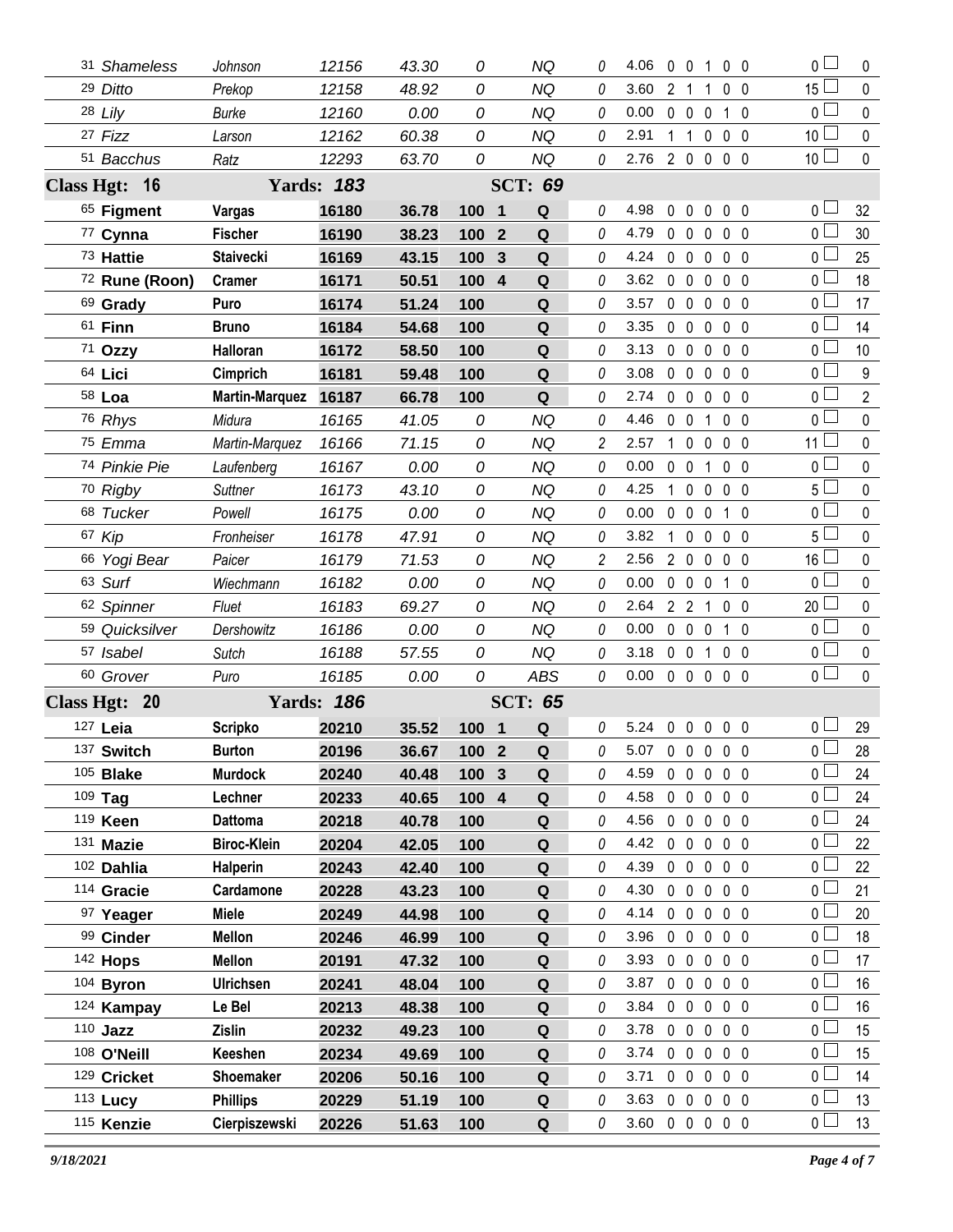|     | 128 Lark         | <b>Mandich-Steige</b> | 20207             | 53.34 | 100   | $\mathbf Q$         | 0 | 3.49                       | 0              | 0                 | 0              | 0 <sub>0</sub> |                | 0 L                   | 11           |
|-----|------------------|-----------------------|-------------------|-------|-------|---------------------|---|----------------------------|----------------|-------------------|----------------|----------------|----------------|-----------------------|--------------|
|     | 135 Dino         | Grasso                | 20198             | 60.76 | 100   | Q                   | 0 | 3.06                       | 0              | $\mathbf 0$       | 0              | 0              | - 0            | $\overline{0}$ $\Box$ | 4            |
|     | 120 Phil         | Salerno               | 20217             | 61.10 | 100   | ${\bf Q}$           | 0 | 3.04                       | $\mathbf 0$    | $\overline{0}$    | 0              | 0              | $\overline{0}$ | 0 L                   | 3            |
|     | 143 Maven        | Rhyshek               | 20190             | 48.24 | 0     | NQ                  | 0 | 3.86                       |                | $\overline{2}$    | 0              | $\mathbf 0$    | 0              | 15                    | $\pmb{0}$    |
|     | 141 Krakken      | Borga                 | 20192             | 0.00  | 0     | <b>NQ</b>           | 0 | 0.00                       | 0              | $\mathbf 0$       | 0              | 1 <sub>0</sub> |                | 0 <sub>1</sub>        | $\mathbf 0$  |
|     | 140 Emily        | McGuigan              | 20193             | 60.29 | 0     | <b>NQ</b>           | 0 | 3.09                       |                | 1                 | 0              | 0              | - 0            | 10                    | $\pmb{0}$    |
| 139 | <b>Thrill</b>    | Frank                 | 20194             | 56.81 | 0     | <b>NQ</b>           | 0 | 3.27                       | 0              | 1                 | 1              | 0              | $\overline{0}$ | 5 L                   | $\mathbf 0$  |
|     | 138 Tequila      | Cierpiszewski         | 20195             | 52.44 | 0     | <b>NQ</b>           | 0 | 3.55                       | 1              | $\mathbf 0$       | 0              | $\mathbf 0$    | 0              | 5                     | $\pmb{0}$    |
|     | 136 Rugby        | Wisner                | 20197             | 44.90 | 0     | <b>NQ</b>           | 0 | 4.14                       | 0              | 1                 | 0              | 0 <sub>0</sub> |                | 5 l                   | $\mathbf 0$  |
|     | 133 Kipper       | Carson                | 20202             | 61.20 | 0     | <b>NQ</b>           | 0 | 3.04                       | $\overline{2}$ | $\mathbf 0$       | 0              | $\mathbf 0$    | - 0            | 10                    | $\pmb{0}$    |
|     | 132 Trixie       | Parrett               | 20203             | 0.00  | 0     | <b>NQ</b>           | 0 | 0.00                       | 0              | $\mathbf 0$       | 0              | $\mathbf{1}$   | 0              | 0                     | $\mathbf 0$  |
|     | 130 Edge         | Fillips               | 20205             | 0.00  | 0     | <b>NQ</b>           | 0 | 0.00                       | $\mathbf 0$    | $\mathbf 0$       | $\mathbf{0}$   | $\mathbf{1}$   | $\overline{0}$ | 0 <sub>0</sub>        | $\pmb{0}$    |
|     | 126 Cowboy       | Rocco                 | 20211             | 0.00  | 0     | <b>NQ</b>           | 0 | 0.00                       | $\mathbf 0$    | $\mathbf 0$       | 0              | $1\quad0$      |                | 0 <sub>0</sub>        | $\mathbf 0$  |
|     | 125 Ben          | Kramer                | 20212             | 0.00  | 0     | <b>NQ</b>           | 0 | 0.00                       | 0              | $\mathbf 0$       | 0              | $\mathbf{1}$   | $\overline{0}$ | $\overline{0}$        | $\pmb{0}$    |
|     | 122 Whim         | Scripko               | 20215             | 49.91 | 0     | <b>NQ</b>           | 0 | 3.73                       | 0              | $\mathbf 0$       | 1              | 0 <sub>0</sub> |                | $\overline{0}$        | $\mathbf 0$  |
|     | 121 Lacy         | Dauer                 | 20216             | 41.75 | 0     | <b>NQ</b>           | 0 | 4.46                       | 0              | $\mathbf 0$       | 1              | 0 <sub>0</sub> |                | $\overline{0}$        | $\pmb{0}$    |
|     | 118 Karat        | Haynes                | 20219             | 46.80 | 0     | <b>NQ</b>           | 0 | 3.97                       | 1              | $\mathbf{0}$      | 0              | 0 <sub>0</sub> |                | $5+$                  | $\pmb{0}$    |
|     | 117 Nitro        | Chernack              | 20222             | 53.14 | 0     | <b>NQ</b>           | 0 | 3.50                       | 0              | $\overline{2}$    | 0              | 0 <sub>0</sub> |                | 10                    | $\pmb{0}$    |
|     | 116 Emma         | Gechter               | 20225             | 49.89 | 0     | <b>NQ</b>           | 0 | 3.73                       | $2^{\circ}$    | $\overline{0}$    | $\overline{2}$ | 0 <sub>0</sub> |                | 10                    | 0            |
|     | 112 Bronco Billy | <b>Bartell</b>        | 20230             | 40.96 | 0     | <b>NQ</b>           | 0 | 4.54                       | 1              | $\mathbf{1}$      | $\overline{2}$ | 0 <sub>0</sub> |                | 10                    | $\pmb{0}$    |
|     | 111 Spice        | Linsky                | 20231             | 74.68 | 0     | <b>NQ</b>           | 9 | 2.49                       | $\mathbf 0$    | $\mathbf 0$       | 1              | 0 <sub>0</sub> |                | 27                    | $\mathbf 0$  |
|     | 107 Tiki         | Ely                   | 20235             | 40.74 | 0     | <b>NQ</b>           | 0 | 4.57                       | 0              | $\overline{0}$    | 1              | $\mathbf 0$    | $\overline{0}$ | 0 <sup>2</sup>        | $\pmb{0}$    |
|     | 106 Duncan       | Tendler               | 20236             | 49.16 | 0     | <b>NQ</b>           | 0 | 3.78                       | 0              | $\mathbf 0$       | 1              | 0 <sub>0</sub> |                | ΟL                    | $\mathbf 0$  |
| 101 | Tilly            | Kappus                | 20244             | 55.42 | 0     | <b>NQ</b>           | 0 | 3.36                       | 0              | $\mathbf 1$       | 0              | 0 <sub>0</sub> |                | $5\Box$               | $\pmb{0}$    |
|     | 100 Scout        | Cierpiszewski         | 20245             | 45.57 | 0     | <b>NQ</b>           | 0 | 4.08                       | $\mathbf 0$    | $\mathbf 0$       | 2              | 0 <sub>0</sub> |                | 0 <sub>0</sub>        | $\mathbf 0$  |
|     | 98 Champ         | Marden                | 20248             | 0.00  | 0     | <b>NQ</b>           | 0 | 0.00                       | 0              | $\mathbf 0$       | 1              | $\mathbf 0$    | $\overline{0}$ | $\overline{0}$        | $\pmb{0}$    |
|     | 94 Regan         | Jahn                  | 20320             | 58.56 | 0     | <b>NQ</b>           | 0 | 3.18                       | 1              | 0                 | 0              | 0              | 0              | 5                     | $\mathbf 0$  |
|     | 134 Chick        | Mosner                | 20200             | 0.00  | 0     | <b>ABS</b>          | 0 | 0.00                       | $\mathbf{0}$   | $\mathbf 0$       | 0              | 0 <sub>0</sub> |                | 0 <sub>0</sub>        | $\pmb{0}$    |
|     | 123 Phire        | <b>Bronson</b>        | 20214             | 0.00  | 0     | <b>ABS</b>          | 0 | 0.00                       | $\mathbf 0$    | $\mathbf{0}$      | 0              | 0 <sub>0</sub> |                | 0                     | $\pmb{0}$    |
|     | 103 'NSync       | Schmitter             | 20242             | 0.00  | 0     | <b>ABS</b>          | 0 | 0.00                       | $\mathbf 0$    | $\mathbf 0$       | $\mathbf 0$    | $\mathbf 0$    | $\overline{0}$ | $\overline{0}$        | $\mathbf 0$  |
|     | 96 Smartie Pantz | Owen                  | 20250             | 0.00  | 0     | ABS                 | 0 | 0.00                       |                |                   | 00000          |                |                | 0 <sub>0</sub>        | 0            |
|     | 95 Sugar Ray     | Goldman               | 20311             | 0.00  | 0     | ABS                 | 0 | 0.00                       |                |                   | 00000          |                |                | $\overline{0}$ $\Box$ | $\mathbf 0$  |
|     | Class Hgt: 24    |                       | <b>Yards: 186</b> |       |       | <b>SCT: 69</b>      |   |                            |                |                   |                |                |                |                       |              |
|     | 172 Topper       | Shoemaker             | 24263             | 44.29 | 100 1 | Q                   | 0 | 4.20                       |                |                   | 00000          |                |                | 0 <sub>1</sub>        | 24           |
|     | 178 Shambhu      | <b>Thorpe</b>         | 24251             | 44.93 | 100   | Q<br>$\overline{2}$ | 0 | 4.14                       |                | $0\quad 0\quad 0$ |                | $0\quad 0$     |                | 0 <sub>1</sub>        | 24           |
|     | 179 Ryder        | <b>Barlics</b>        | 24261             | 47.69 | 100   | $\mathbf{3}$<br>Q   | 0 | 3.90                       |                | $0\quad 0\quad 0$ |                | $0\quad 0$     |                | 0 L                   | 21           |
|     | 166 Kai          | <b>Thorpe</b>         | 24270             | 48.64 | 100 4 | Q                   | 0 | 3.82                       |                | $0\quad 0$        | $\mathbf 0$    | $0\quad 0$     |                | 0 <sub>1</sub>        | 20           |
|     | 170 Kairos       | <b>Borga</b>          | 24267             | 50.27 | 100   | Q                   | 0 | 3.70                       |                | $0\quad 0$        | 0              | $0\quad 0$     |                | 0 L                   | 18           |
|     | 174 Hunter       | Pactwa                | 24260             | 53.97 | 100   | Q                   | 0 | 3.45                       |                | $0\quad 0$        | $\overline{0}$ | $0\quad 0$     |                | $0-$                  | 15           |
|     | 180 Dublin       | <b>McIlhenny</b>      | 24253             | 56.99 | 100   | Q                   | 0 | 3.26                       |                | $0\quad 0$        | $\mathbf 0$    | $0\quad 0$     |                | 0 l                   | 12           |
|     | 175 Trudy        | Carberry              | 24258             | 51.27 | 0     | NQ                  | 0 | 3.63                       | $\mathbf{1}$   | $\overline{0}$    | $\mathbf 0$    | $0\quad 0$     |                | 5 L                   | $\pmb{0}$    |
|     | $173$ Roxy       | Knecht                | 24262             | 0.00  | 0     | NQ                  | 0 | 0.00                       |                | $0\quad 0\quad 0$ |                | $1\quad0$      |                | Οl                    | 0            |
|     | 171 Leia         | Hopkins               | 24265             | 70.86 | 0     | NQ                  | 1 | 2.62                       |                | 2 <sub>1</sub>    | $\overline{0}$ | $0\quad 0$     |                | 18 <sup>1</sup>       | $\mathbf 0$  |
|     | 167 Rio          | <b>Barlics</b>        | 24266             | 43.00 | 0     | NQ                  | 0 | 4.33                       |                | $0\quad 0$        | 1              | $0\quad 0$     |                | 0 <sub>0</sub>        | 0            |
|     | 168 Doc          | McIlhenny             | 24269             | 0.00  | 0     | NQ                  | 0 | 0.00                       |                | $0\quad 0\quad 0$ |                | 1 0            |                | 0 <sub>0</sub>        | $\pmb{0}$    |
|     | 177 Rhyze        | Turner                | 24254             | 0.00  | 0     | ABS                 | 0 | $0.00 \t0 \t0 \t0 \t0 \t0$ |                |                   |                |                |                | 0 <sub>0</sub>        | $\mathsf{0}$ |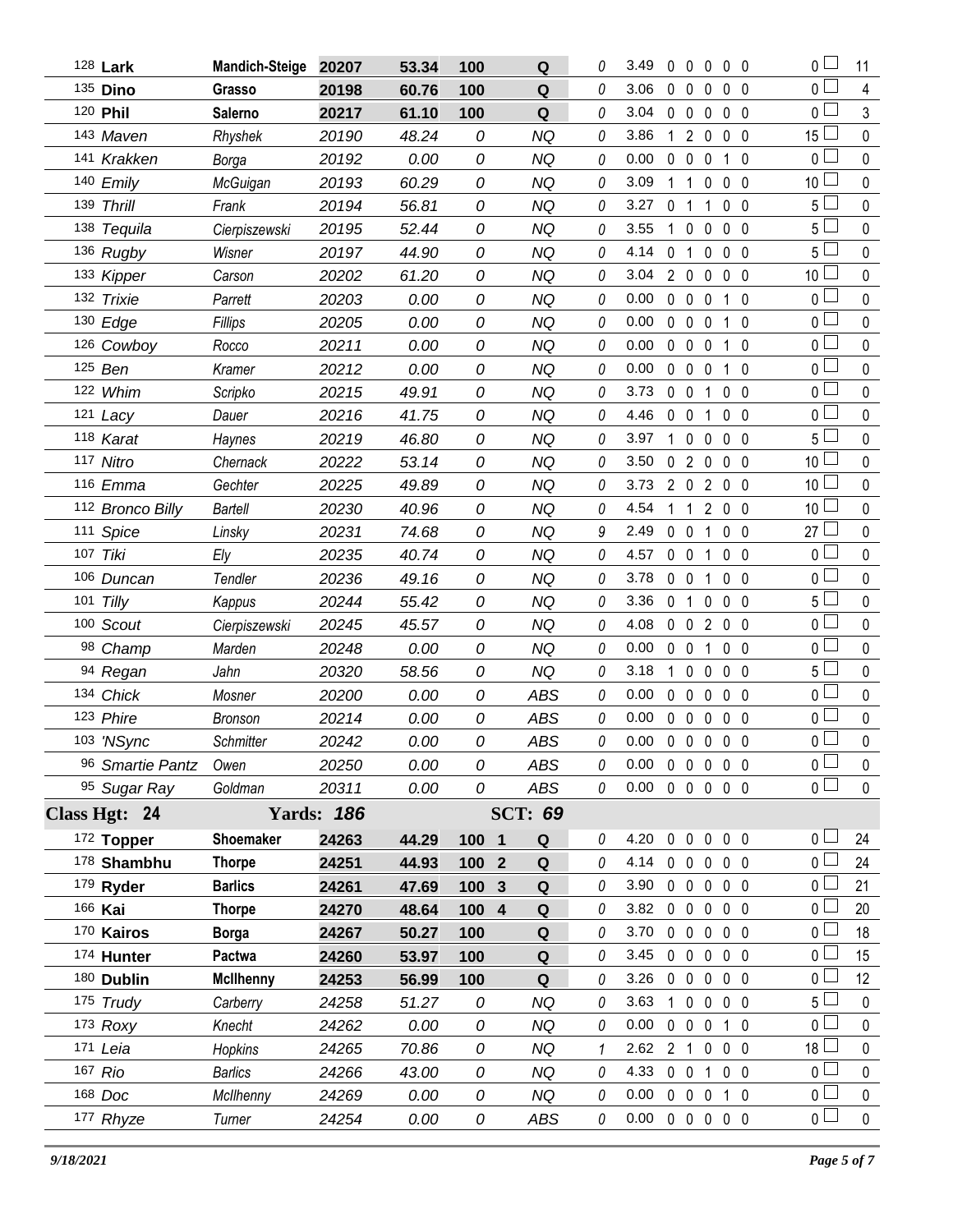| 176 Waze               | Owen                           | 24255                       | 0.00          | 0                     | <b>ABS</b>             | 0                  | 0.00                       | $00000$                |                |                            | 0 <sup>2</sup>         | 0                       |
|------------------------|--------------------------------|-----------------------------|---------------|-----------------------|------------------------|--------------------|----------------------------|------------------------|----------------|----------------------------|------------------------|-------------------------|
| 169 Tsavo              | Odgers                         | 24268                       | 0.00          | 0                     | ABS                    | 0                  | 0.00                       | $00000$                |                |                            | $\overline{0}$         | $\mathbf 0$             |
| Class Hgt: 24C         |                                | <b>Yards: 186</b>           |               |                       | <b>SCT: 65</b>         |                    |                            |                        |                |                            |                        |                         |
| 184 TiAmo              | Rocco                          | 24C271                      | 56.49         | 0                     | NQ                     | 0                  | 3.29 1 0 1 0 0             |                        |                |                            | $5\Box$                | $\mathbf 0$             |
| <b>SAT-1</b>           | <b>STD</b>                     |                             | <b>NOV P</b>  |                       |                        |                    |                            |                        |                |                            |                        |                         |
| <b>Call Name</b><br>RO | Handler                        | Armband                     | Time          | Score Place/Qualified |                        | Sec Ovr            | YPS                        | <b>RWFET</b>           |                | <b>Total F</b>             | Tie MachPts            |                         |
| Class Hgt: 08          |                                | <b>Yards: 134</b>           |               |                       | <b>SCT: 77</b>         |                    |                            |                        |                |                            |                        |                         |
| <sup>4</sup> Louie     | Look                           | 08030                       | 79.12         | 93 1                  | Q                      | $\overline{2}$     | 1.69 1 0 0 0 0             |                        |                |                            | 7 <sup>1</sup>         | 0                       |
| Class Hgt: 20          |                                | <b>Yards: 139</b>           |               |                       | <b>SCT: 73</b>         |                    |                            |                        |                |                            |                        |                         |
| 21 Lyric               | Kwiatkowski                    | 20033                       | 60.90         | 95 1                  | Q                      | 0                  | 2.28                       | 10000                  |                |                            | 5 <sub>1</sub>         | 0                       |
| <sup>22</sup> Creed    | Develin                        | 20032                       | 0.00          | 0                     | <b>NQ</b>              | 0                  | 0.00                       | 0 0 0 1 0              |                |                            | $\overline{0}$         | $\mathbf 0$             |
| 20 Tips                | Develin                        | 20035                       | 0.00          | 0                     | NQ                     | $\it{0}$           | $0.00 \t0 \t0 \t0 \t1 \t0$ |                        |                |                            | $\overline{0}$         | 0                       |
| SAT-1                  | <b>STD</b>                     |                             | <b>OPEN P</b> |                       |                        |                    |                            |                        |                |                            |                        |                         |
| RO Call Name           | Handler                        | Armband                     | Time          | Score Place/Qualified |                        | Sec Ovr YPS        |                            | <b>RWFET</b>           |                | <b>Total F</b> Tie MachPts |                        |                         |
| Class Hgt: 08          |                                | <b>Yards: 155</b>           |               |                       | <b>SCT: 76</b>         |                    |                            |                        |                |                            |                        |                         |
| <sup>5</sup> Moxie!    | Wagner                         | 08006                       | 0.00          | 0                     | AIS                    | 0                  | $0.00 \t0 \t0 \t0 \t0 \t0$ |                        |                |                            | 0 <sub>l</sub>         | $\mathbf 0$             |
| Class Hgt: 12          | <b>Example 3</b> Yards: 157    |                             |               |                       | <b>SCT: 73</b>         |                    |                            |                        |                |                            |                        |                         |
| 8 Rocket               | Harvey                         | 12273                       | 88.02         | 0                     | <b>NQ</b>              | 15                 | 1.78 6 1 1 0 0             |                        |                |                            | $65 \Box$              | 0                       |
| Class Hgt: 20          |                                | <b>Yards: 159</b>           |               |                       | <b>SCT: 72</b>         |                    |                            |                        |                |                            |                        |                         |
| 19 Rhea                | Newman                         | 20009                       | 0.00          | 0                     | ABS                    | 0                  | $0.00 \t0 \t0 \t0 \t0 \t0$ |                        |                |                            | 0 <sub>l</sub>         | 0                       |
|                        |                                |                             |               |                       |                        |                    |                            |                        |                |                            |                        |                         |
| SAT-1                  | <b>STD</b>                     | EX P                        |               |                       |                        |                    |                            |                        |                |                            |                        |                         |
| RO Call Name           | Handler                        | Armband                     | Time          | Score Place/Qualified |                        | Sec Ovr            | YPS                        | R W F E T              |                | Total F Tie MachPts        |                        |                         |
| Class Hgt: 16          |                                | <b>Yards: 186</b>           |               |                       | <b>SCT: 70</b>         |                    |                            |                        |                |                            |                        |                         |
| 93 Harbor              | Nydam                          | 16275                       | 54.45         | 100 1                 | Q                      | $\mathcal{O}$      | 3.42 0 0 0 0 0             |                        |                |                            | 0 <sub>l</sub>         | 0                       |
| Class Hgt: 20          | <b>Example 1881</b> Yards: 186 |                             |               |                       | <b>SCT: 74</b>         |                    |                            |                        |                |                            |                        |                         |
| 162 <b>Nash</b>        |                                | Fleming 20279 47.54 100 1 Q |               |                       |                        | $0$ 3.91 0 0 0 0 0 |                            |                        |                |                            | $\overline{0}$         | $\overline{\mathbf{0}}$ |
| 163 Zooka              | Ambrogi                        | 20278                       | 58.80         | 0                     | NQ                     | 0                  | 3.16                       | 3 3 0 0 0              |                |                            | 30 <sup>L</sup>        | 0                       |
| 165 Gunner             | Lyons                          | 20276                       | 0.00          | 0                     | ABS                    | 0                  | 0.00                       | 00000                  |                |                            | 0                      | $\pmb{0}$               |
| 164 Shannon            | Danek                          | 20277                       | 0.00          | 0                     | ABS                    | 0                  | 0.00                       | 00000                  |                |                            | 0 L                    | 0                       |
| 161 Dina               | Kipin Acerra                   | 20280                       | 0.00          | 0                     | ABS                    | $\it{0}$           | $0.00 \t0 \t0 \t0 \t0 \t0$ |                        |                |                            | 0 <sup>1</sup>         | $\mathbf 0$             |
| SAT-1                  | <b>STD</b>                     |                             | <b>MASP</b>   |                       |                        |                    |                            |                        |                |                            |                        |                         |
| <b>Call Name</b><br>RO | Handler                        | Armband                     | Time          | Score Place/Qualified |                        | Sec Ovr            | YPS                        | R W F E T              |                | <b>Total F</b>             | Tie MachPts            |                         |
| Class Hgt: 04          |                                | <b>Yards: 176</b>           |               |                       | <b>SCT: 80</b>         |                    |                            |                        |                |                            |                        |                         |
| $1$ CC                 | <b>Masch</b>                   | 04085                       | 50.03         | $100$ 1               | Q                      | 0                  | 3.52                       | $0\quad 0\quad 0$      | $0\quad 0$     |                            | 0 <sub>1</sub>         | 29                      |
| <sup>2</sup> Geddy Lee | Masch                          | 04084                       | 68.18         | 0                     | <b>NQ</b>              | 0                  | 2.58 4 0 0 1 0             |                        |                |                            | $20$ $\Box$            | 0                       |
| Class Hgt: 08          |                                | <b>Yards: 176</b>           |               |                       | <b>SCT: 75</b>         |                    |                            |                        |                |                            |                        |                         |
| 19 Aeryn               | Midura                         | 08093                       | 46.75         | $100$ 1               | Q                      | 0                  | 3.76                       | $0\quad 0\quad 0$      | 0 <sub>0</sub> |                            | 0 <sub>0</sub>         | 28                      |
| 23 Haley               | <b>Barnes</b>                  | 08086                       | 56.38         | 0                     | <b>NQ</b>              | 0                  | 3.12                       | 0 0 1 0 0              |                |                            | 0 <sub>0</sub>         | 0                       |
| 22 Jeter<br>21 Cruise  | Logan<br>Prekop                | 08087<br>08088              | 50.71<br>0.00 | 0<br>0                | <b>NQ</b><br><b>NQ</b> | 0<br>0             | 3.47<br>0.00               | 0 0 1 0 0<br>0 0 0 1 0 |                |                            | $0-$<br>0 <sub>0</sub> | $\pmb{0}$<br>$\pmb{0}$  |